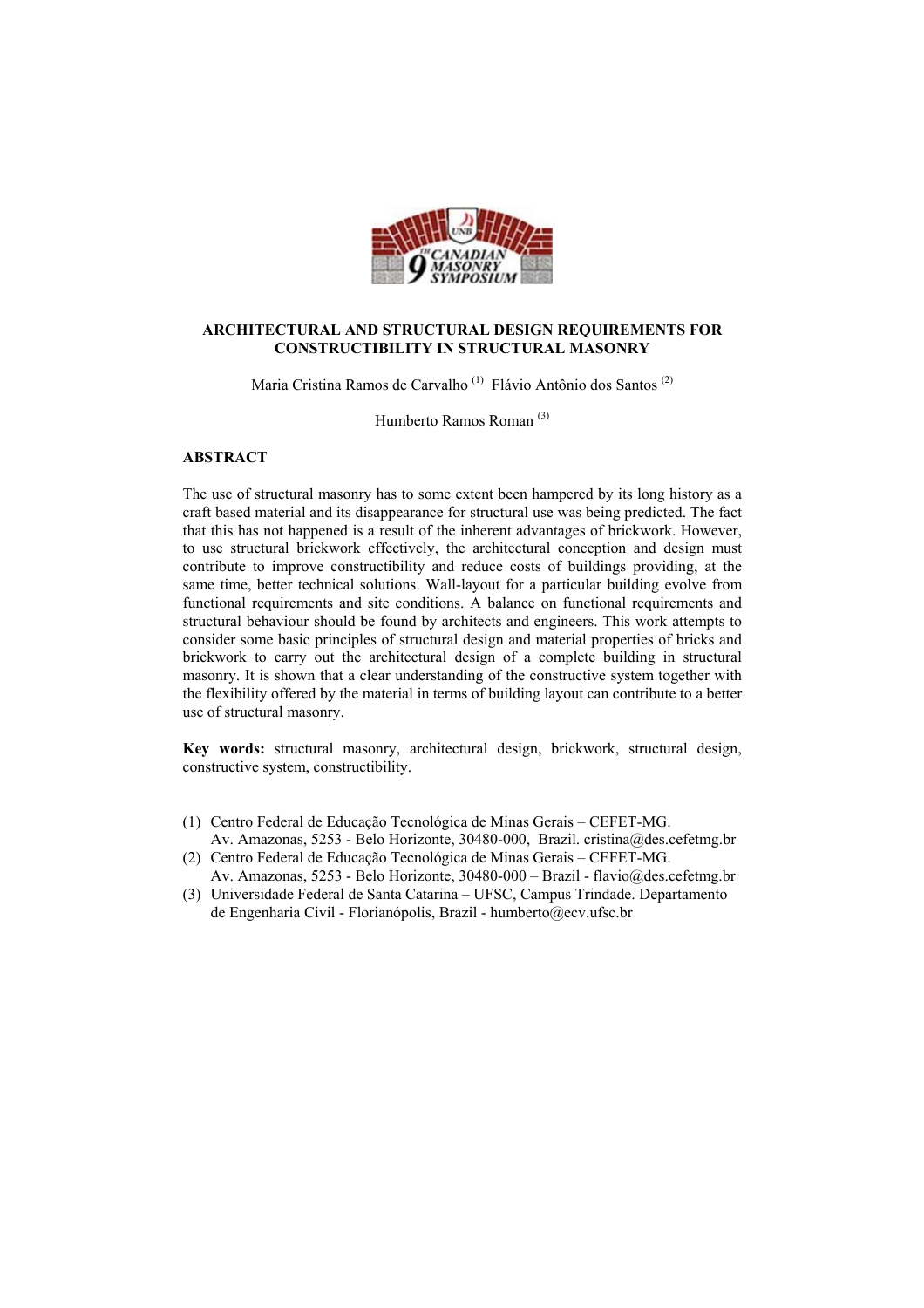## **INTRODUCTION**

In spite of the great influence that efforts acting over walls have in the design of masonry structures, the construction under modern structural principles are quite recent. By the end of the nineteenth century and the early part of the twentieth century, some tests on piers and walls had been carried out in several countries in order to support a more rationalised structural design. The knowledge was under an empirical basis leading to the design of thick walls, loss of space and high consumption of time and workmanship during the building process. Masonry buildings were designed and built by the rule of thumb without structural calculations. This approach could not be applied to multi-storey structures without using very thick walls, and led to the demise of masonry till 1950. As a consequence, new materials, such as concrete and steel, took the place of a significant portion of structural masonry constructions.

Since the 1950's results of several investigations in different countries led to the preparation of codes of practice taking into account the results of these investigations and pushing the design of masonry structures to a more competitive approach. In spite of representing a great advance, these codes were limited in their scopes and, in some way, still based on builder's experience. (HENDRY *et al.*, 1997).

Due to the change in design concept, development of rational codes of practice, extensive research and testing and adoption of adequate theoretical methods, masonry has emerged as a structural material and can compete with steel and concrete in the construction of office buildings and flats, hotels and hospitals (ABRAMS, 1996). However, to use structural brickwork effectively, the architectural conception and design must contribute to improve constructibility and reduce costs of buildings providing, at the same time, better technical solutions. Masonry can further be exploited in heavy civil engineering constructions provided its tensile weakness is overcame by reinforcing or prestressing.

## **CHARACTERISTICS OF MASONRY DESIGN AND CONSTRUCTION**

Since the 1960's, the use of masonry as structural material has intensified. During this time considerable advances can be observed especially in developing countries such as Brazil and Malaysia.

Particularly in Brazil the improvement of both construction process and materials considerably contributed to the development of the structural masonry technology. This is reflected by the large-scale production of clay and concrete blocks, and mortars. As a result structural masonry became a more efficient process with lower time consumption, lower final cost and better final quality compared to the traditional one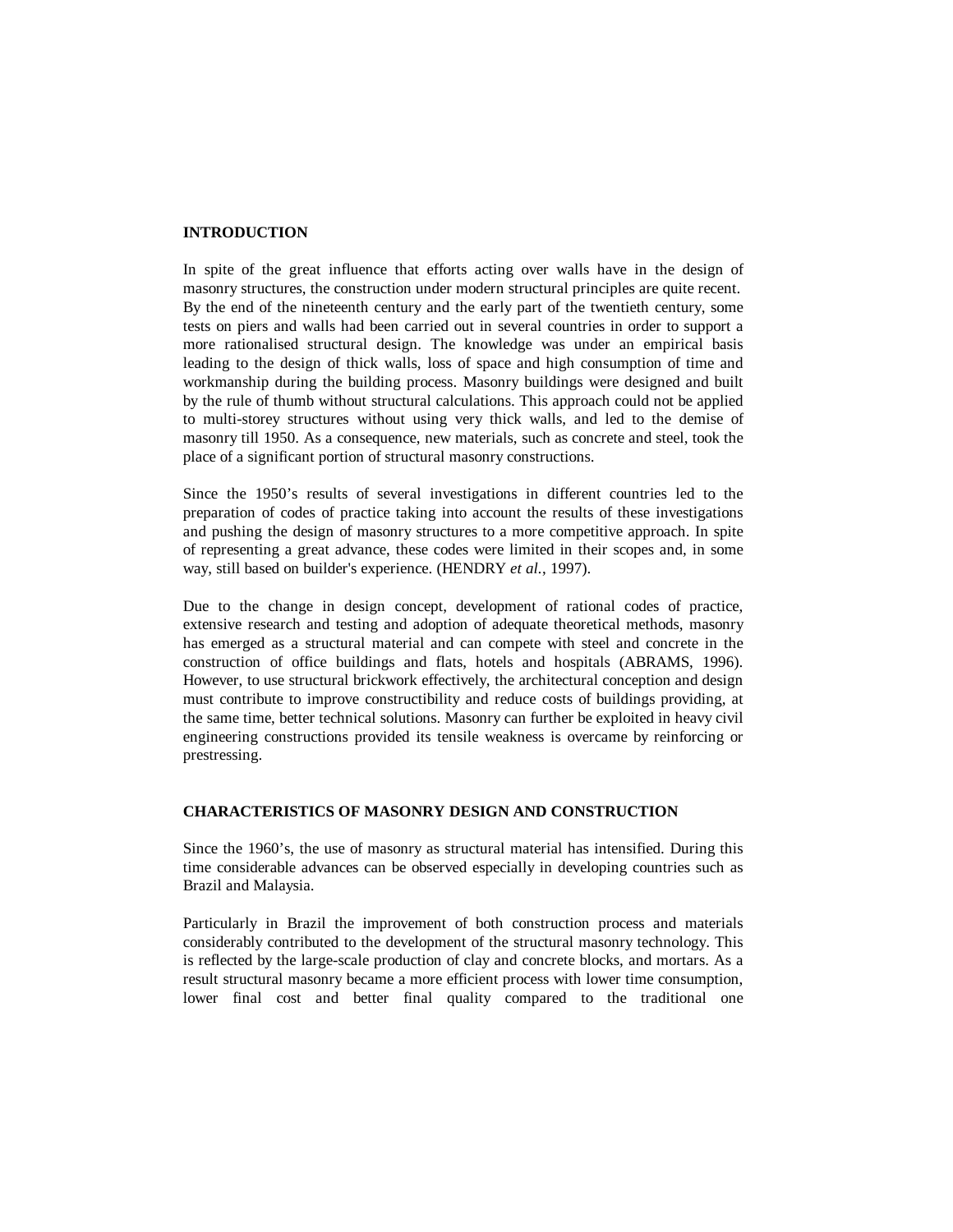#### (FRANCO,1992).

The cost reduction in masonry construction is, however, not only due to the development of structural design but also due to the use of multiple possibilities that walls can offer such as partition and insulation. Material used has a low cost and the initial investment is low. Small size of units (bricks and blocks) also offers a great design flexibility, besides attractive finished surfaces under aesthetically and plastic views.

One of the most important characteristics of masonry construction is the simple method of construction by laying brick over brick joined by mortar. This possibly explains why the technique has been used since ancient times together with other important characteristics like solidity, durability, low maintenance costs, good acoustic and thermal insulation, and fire protection.

To profit from its advantages, adequate structural arrangements are necessary, preferably avoiding large spans, especially for non-reinforced or pre-stressed masonry. A repetitive layout of walls from the foundation to the top floor of the building is also recommended. For situations in which large spans are necessary in the ground and/or first floor, a rigid concrete or steel structure may be required. Concentrated loads should also be avoided. It is also important to detail the special elements and their connections, allowing relative movements, settlement of foundation and earthquakes, where applicable.

For horizontal load the interaction slab-wall is of particular interest, mainly for tall buildings where those loads are considerably higher. The first approaches neglected this consideration and wind loads were distributed proportionally to wall rigidity. Later, effects of torsion were considered and recently more accurate methods for the analysis of concrete shear walls were validated through full-scale tests for masonry walls (HENDRY*,* 1998).

The recent development of the structural use of masonry has allowed the consideration of shear wall effect to support lateral loads, and, thereby, the strength and deformation characteristics of brickwork have become more significant. This has increased the interest on non-framed multi-storey construction and on infilled walls in concrete and steel frames.

## **STRUCTURAL MASONRY DESIGN AND ARCHITECTURE**

Architectural conception and design in structural masonry are closely linked. Their interaction are essential to achieve a better constructibility, making the constructive process more rational (PEDRESCHI *et al.*, 1996). The architectural design should clearly express the constructive process. For that, when taking into account the formal and symbolic character of architecture, the design should focus on aspects like dimension of units (blocks and bricks) and modular planning, which are similar to the idea of *design of product*.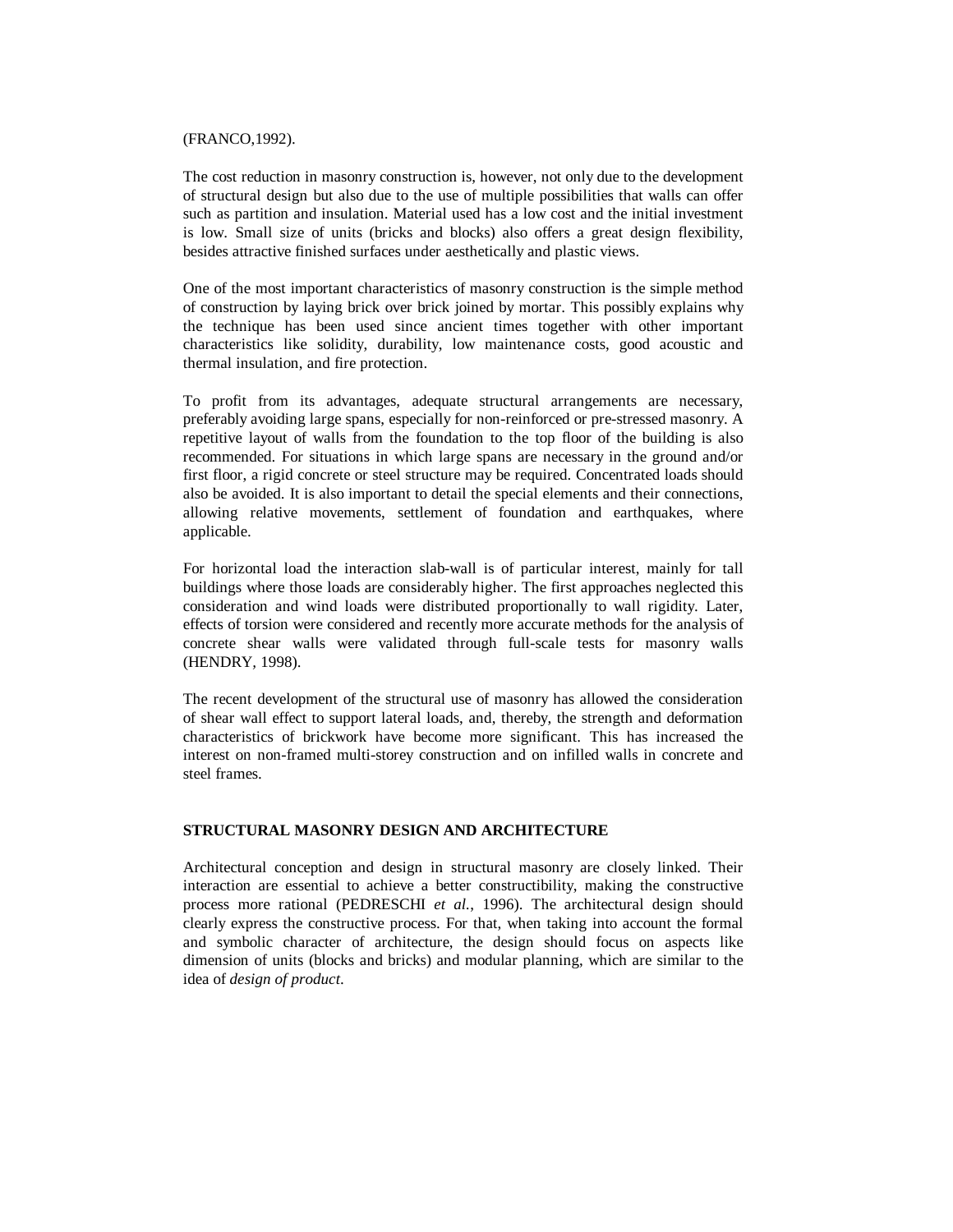In this way, comparing architectural design to *product design*, it should be taken into account the restrictions of resolution and solution. Restrictions of resolution are those related to the available knowledge, to time consumption and to existing technologies. Restrictions of solution include those like costs, availability of materials and equipment's, qualified staff, workmanship, use and maintenance.

The architectural conception, the preliminary design, the design itself and the detailing should also consider information related to other aspects of life cycle such as recycling and disposal.

Three dimensions can be related to the construction: the physical aspects, the accessibility and the occupation, which are universal needs to be put in a balance of priorities. The result of the identification and quantification of these attributes are used for decision making in the design. In this way, architectural design should focus on methods and tools adapted for the quality control, to identify the needs and the user's explicit or implicit desires, such as privacy, space, safety, illumination and ventilation, basic infrastructure and location related to the dwelling, the work, the leisure and the items of public infrastructure at accessible and adequate price. These different aspects should be integrated and optimised, adapted to the available technologies and provide an interaction between the constructive system and the design solution. The optimisation of factors as time, cost and quality improves the economic competitiveness, determining the acceptance of the structural masonry in the market.

## **THE CONCEPTION IN ARCHITECTURAL DESIGN OF MASONRY**

The choice of a constructive system depends on the entrepreneur's experience and/or on the customer's will, starting from the analysis and evaluation of the requirements, the elements that should be considered in the design production process and organised according to guarantee the desired quality.

#### **Definition of the design requirements**

For structural masonry, some restrictions are imposed to the architectural design, and they should be taken into account. It can be pointed out:

- the number of possible storeys to be designed with materials available in the market;
- the arrangement and distribution of walls;
- the limitations and the relationship to the transition of structures existing in the ground floor and basement;
- the possibility of removal of walls.

The restriction of removing walls limits the functional flexibility, however this matter can be solved satisfactorily, if the structural design is conducted in such a way that some walls are previously designed as non-structural.

Other requirements such as architectural arrangement, dimensional and modular coordination, rationalisation of the project and production, costs (including use and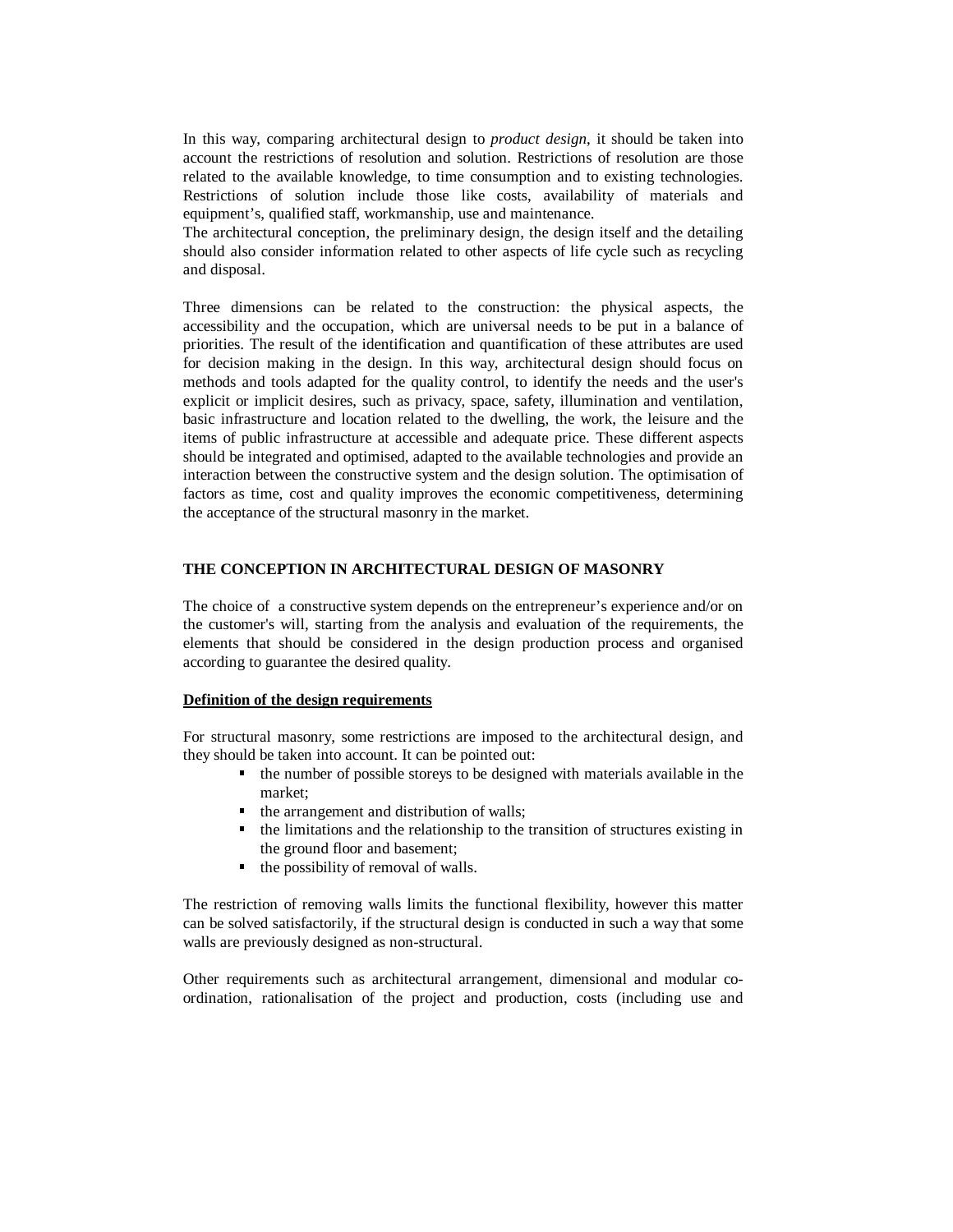maintenance), safety aspects and reliability are also important.

#### **Layout of walls**

The designer should find a balance to avoid the stress concentration in specific areas of the building taking into account the distribution of the loadbearing walls in the whole area of the plan. If this balance is found, it is possible to use materials with the same strength for the walls of the pavement. If not, grouting or reinforcement of certain walls may be required, which is not recommended under cost and constructibility aspects.

The designer should also distribute the structural walls in both directions to guarantee the stability of the building due to the horizontal forces, being important the symmetry in plan to avoid torsion as a consequence of non-coincidence of shear and mass centre.

### **Simplification of the design**

The simplification of the design is one of the main tasks for improvement of the constructibility (TAYLOR, 1993). For that it is recommended:

- To minimise the numbers of different components, elements or pieces;
- to use materials easily available in the market, with usual size and configuration;
- to use materials and simple components that can be connected without requiring highly qualified professionals, with limited need of care during storage and use;
- attention to connections between components and constructive elements.

## **DESIGN AND DETAILING**

#### **Modular Planning**

Modular planning is a method of co-ordinating dimensions of various building components to simplify work and reduce construction costs. The traditional proportions of bricks (approximately 3:4) was given up as a result of standardisation system and forms, which prioritised the proportion 2:1 (ADELL-ARGILÉS, 1994).

The great difference of the technology introduced in the nineteenth century was that the new characteristics allowed the use of the bricks as structural element besides formal and aesthetic character of the architecture (ABRAMS, 1996).

The modulation is the basis of the dimensional co-ordination system used for the design of buildings in structural masonry. The architect, since the early stage of the design, should work on a mesh to modulate according to the component type to be used. An example of modulation is given in Figure 1.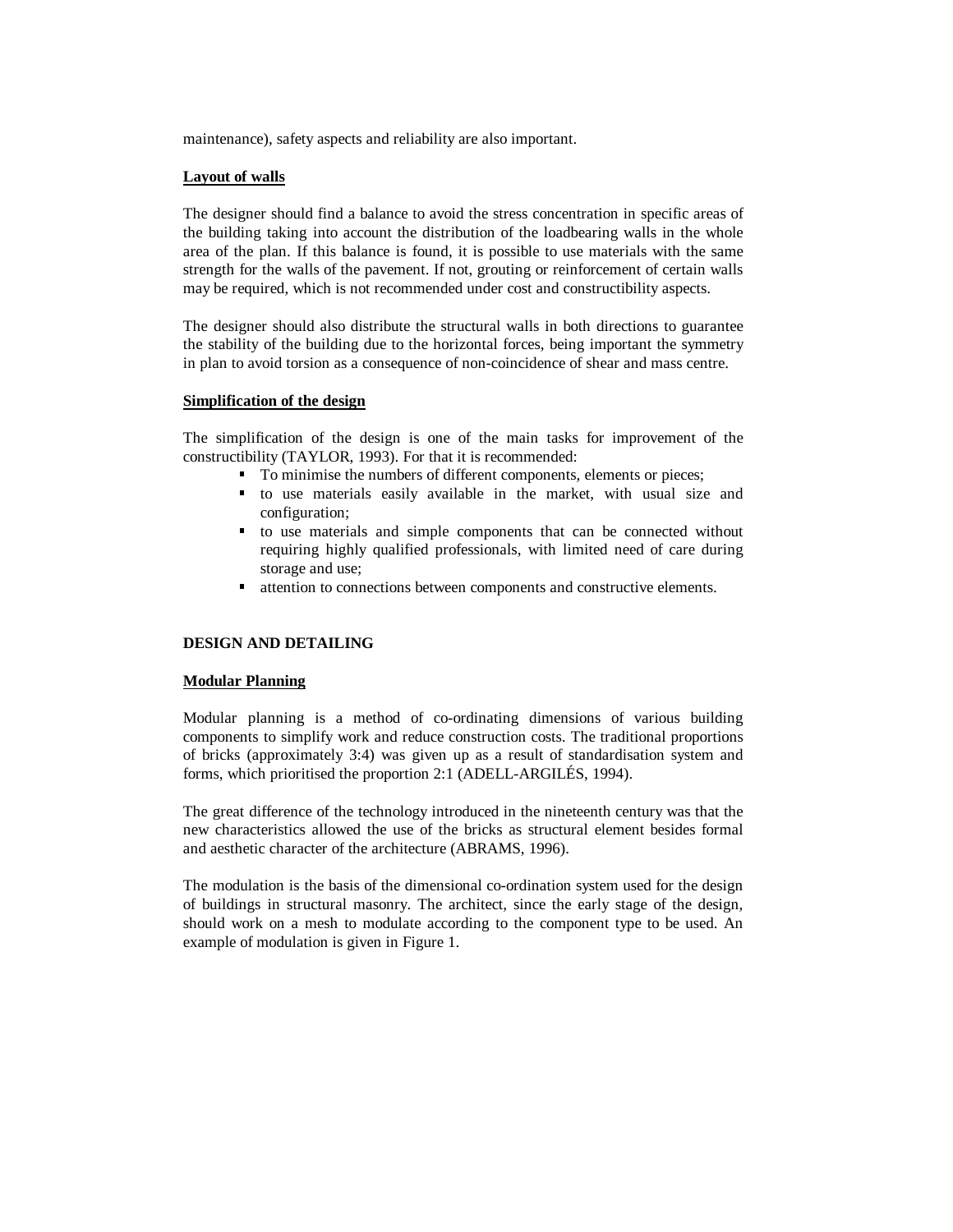

Figure 1 – Mesh used in a modular planning of masonry using blocks of 340 mm and 390 mm length.

Careful planning minimises cutting and fitting of units on the job, operations that slow up construction. In a modular plan for masonry construction all horizontal dimensions are given in multiples of half the nominal length of a concrete block plus mortar thickness. Vertically the dimensions are given in multiples of the full nominal height of the block, considering the joint thickness. Figure 2 shows a horizontal and vertical modulation.

This co-ordination allows the control of joint thickness in the site construction. Workmanship should be qualified to adequate the joint thickness according to dimensions of units and to the tolerance of modulations.

In practice, however, some constructive elements force to accommodate some dimensions. The slab, for example, have its thickness determined by economics and rarely coincides with the modulation. In those conditions the concern of vertical modulation will be limited by the height from floor to slab.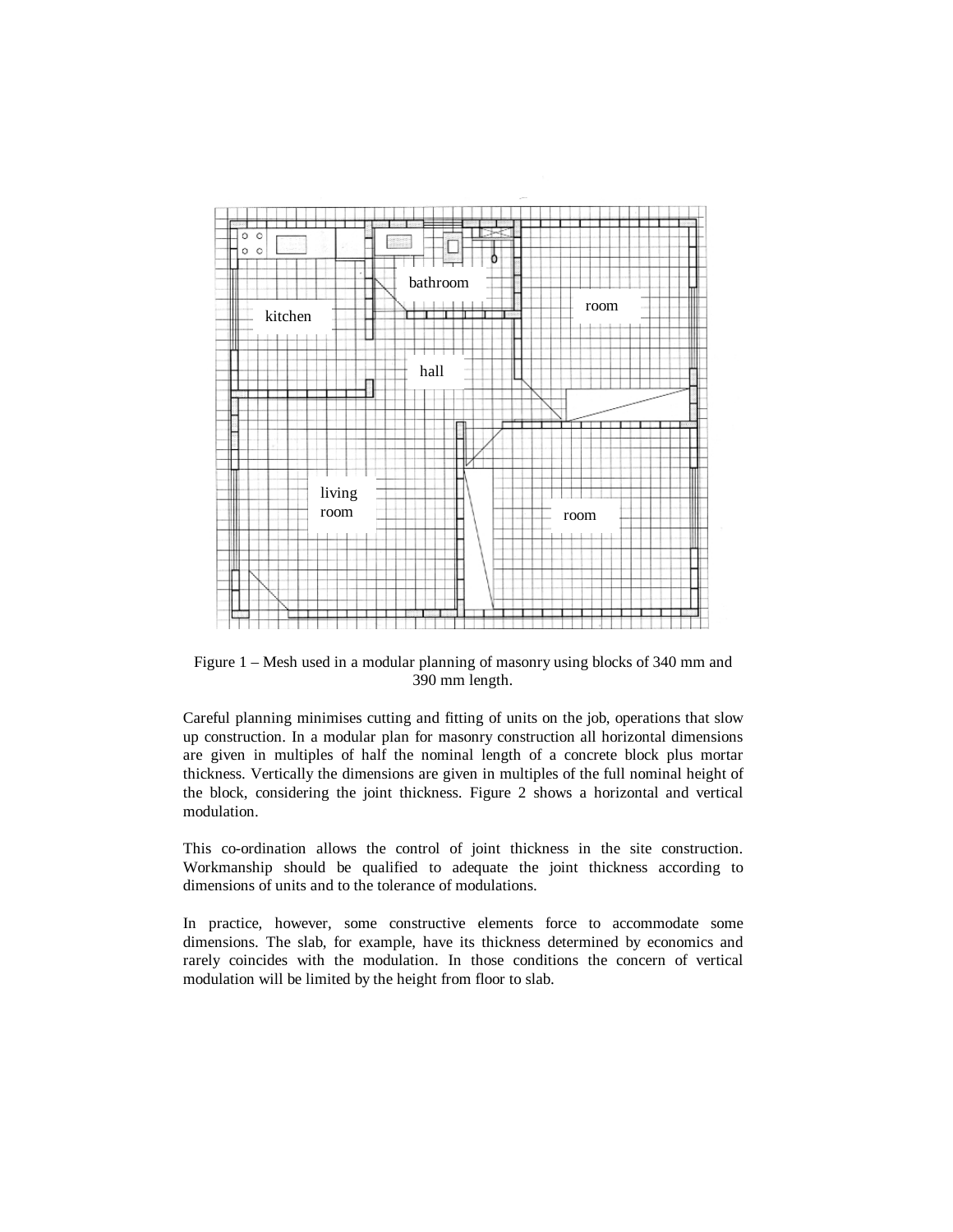

Figure 2 – Horizontal and vertical modulation of units

If there are different thickness of walls, the layout in plan may require special units such as the corner layout shown in Figure 3.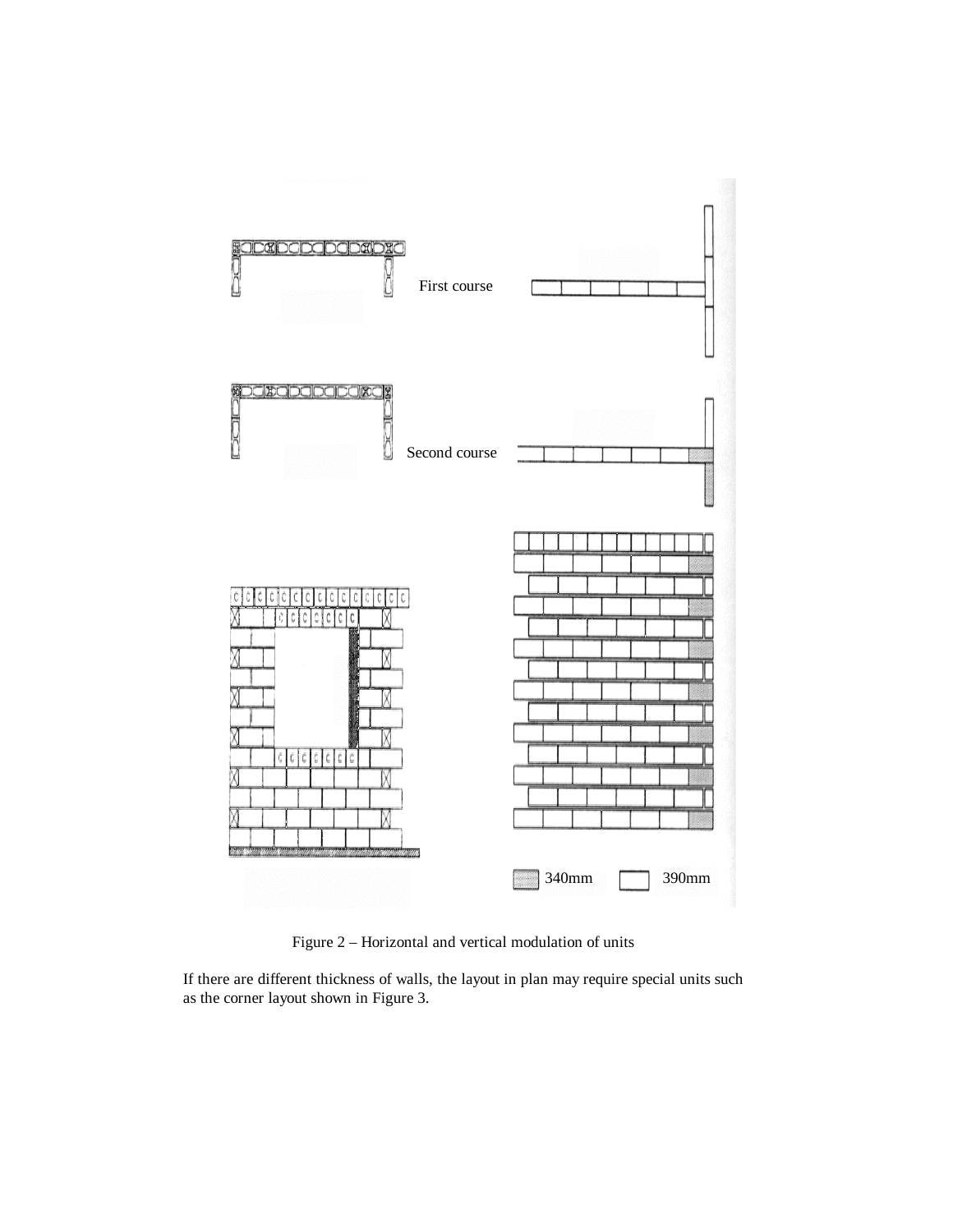

Figure 3 – Corner layout for different wall thickness

The modular co-ordination, however, can only be achieved if the units are supplied with standard dimensions without significant variations in their length and height. Architectural, structural and facilities design must be conducted considering their interconnections and mutual requirements.

## **Door and Window openings**

Modular design of masonry requires window and door frames to be supplied with adequate dimensions to avoid cutting. Some right and wrong examples of modulation of wall openings are shown in Figure 4.



Figure 4 – Examples of wrong and right planning of masonry wall openings.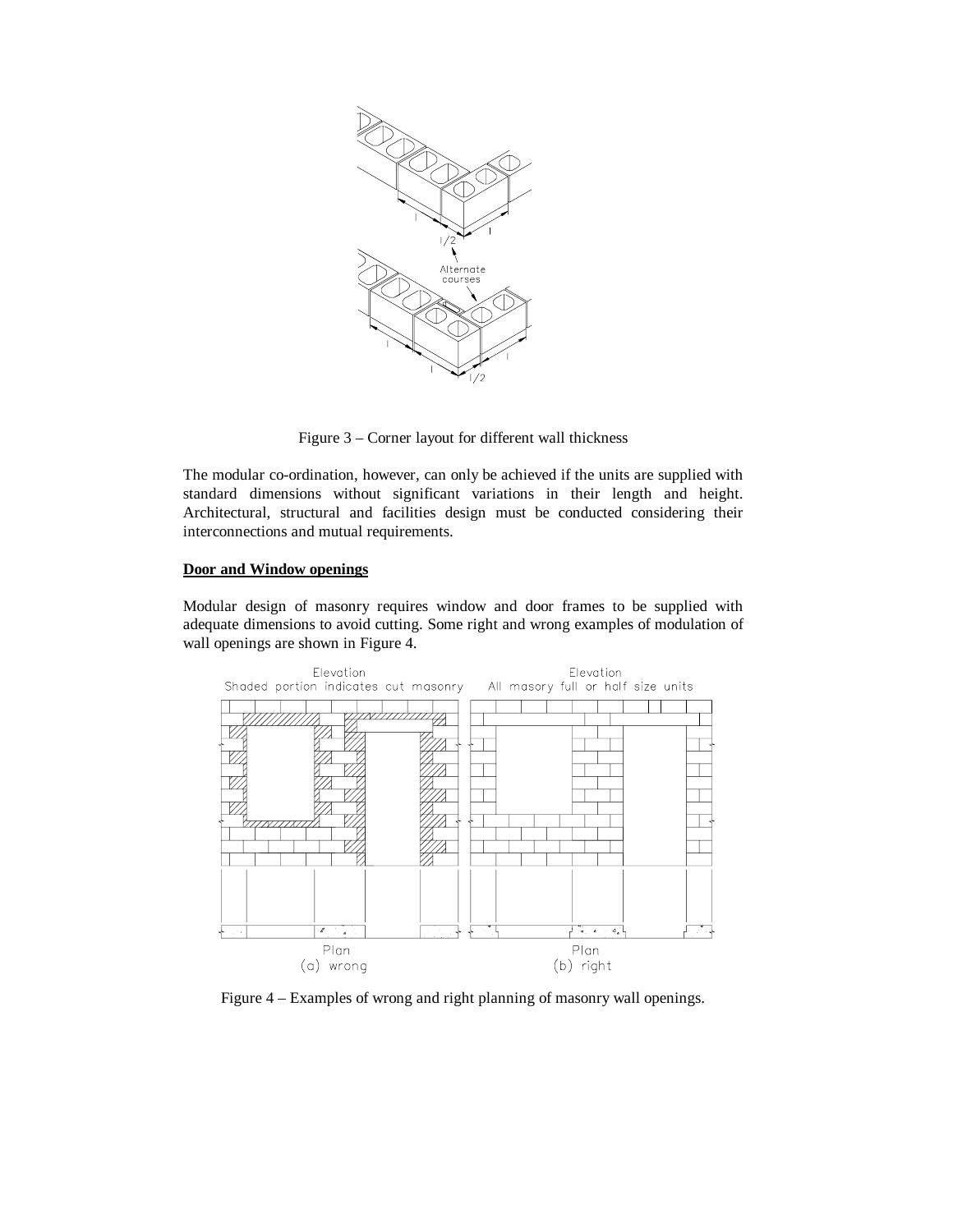## **Service design**

Cutting walls in structural masonry should be avoided under the structural point of view and to reduce waste of material and workmanship. The following alternatives can be suggested:

- use of non-structural walls for the services;
- use of shafts and other vertical openings;
- use of special blocks to embed horizontal pipes;
- use of apparent pipes.

## **Facade and aesthetics**

The decision in terms of facades of architectural design is dependent on several aspects such as form, slenderness, possibility of use of in-plane and out-plane elements, verandas, openings and others.

These aspects have a close relation with structural behaviour of the masonry and it could be positively exploited using the covering in a aesthetically way. As an example, arches and elements placed over openings can be used as ornaments in apparent masonry.

# **CONCLUSION**

From the discussion herein presented the following can be drawn:

- 1. Wall-layout for a particular building evolve from functional requirements and site conditions. A balance on functional requirements and structural behaviour is to be found by architects and engineers.
- 2. A clear understanding of the constructive system together with the flexibility offered by the material in terms of building layout can significantly contribute to a better use of structural masonry. It is necessary to attempt to some basic principles of structural design, to the material properties of bricks and brickwork to carry out the architectural design of a complete building in structural masonry.
- 3. The conception in the architectural design, as well as its interference with other projects such as structural and services, can contribute to the optimisation of the construction system in masonry.
- 4. Architects and engineers involved in the design of masonry structures should have the clear understanding of masonry system, considering the constructive technology, its advantages and limitations, so that the arrangement respects the functional conditions and technical requirements. Also the constructive process can contribute to the final quality of the project.
- 5. As procedures for the project architectural looking for a better interaction with the constructive process it can be suggested: